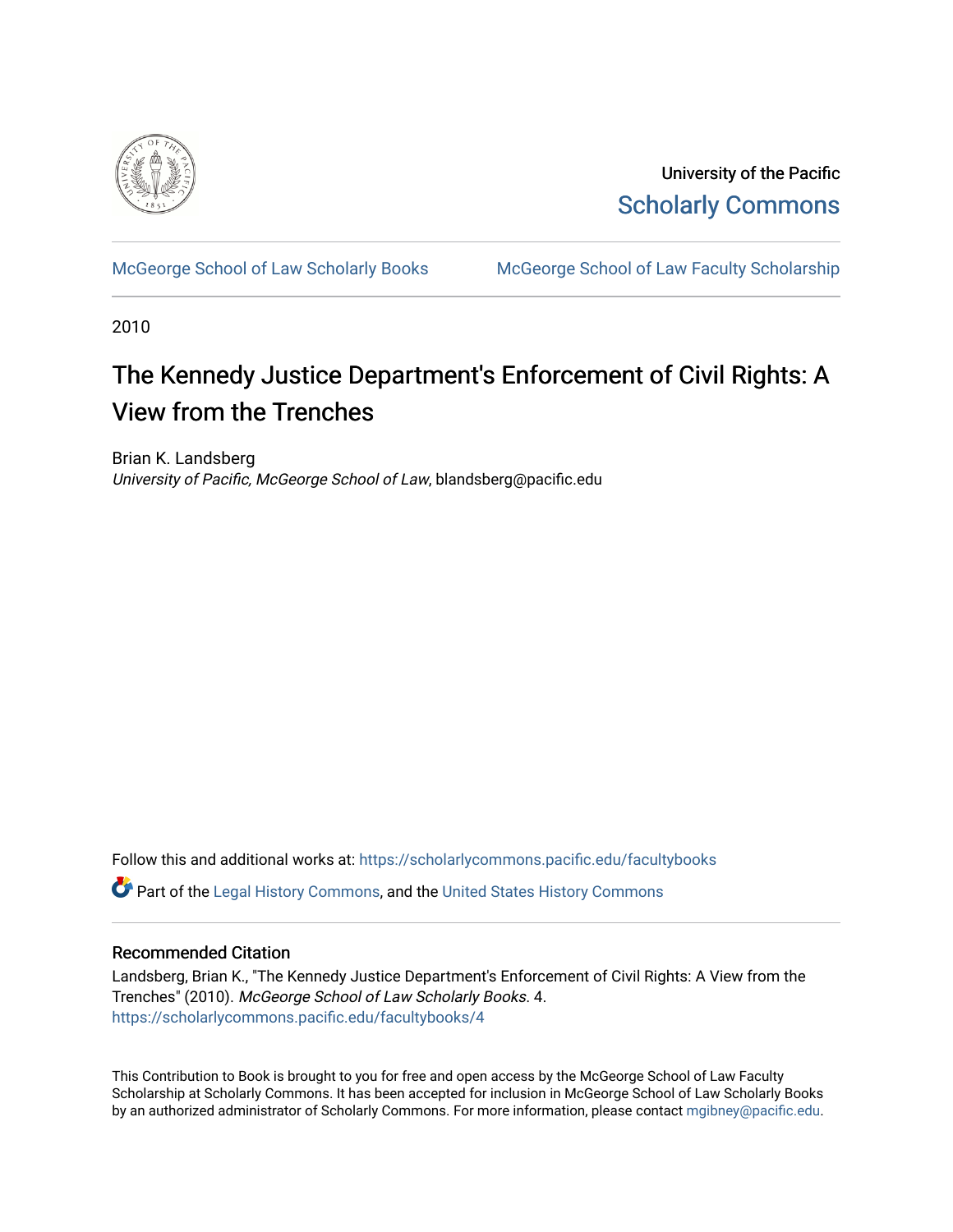# **PART IV**

# **JFK AND THE UNITED STATES**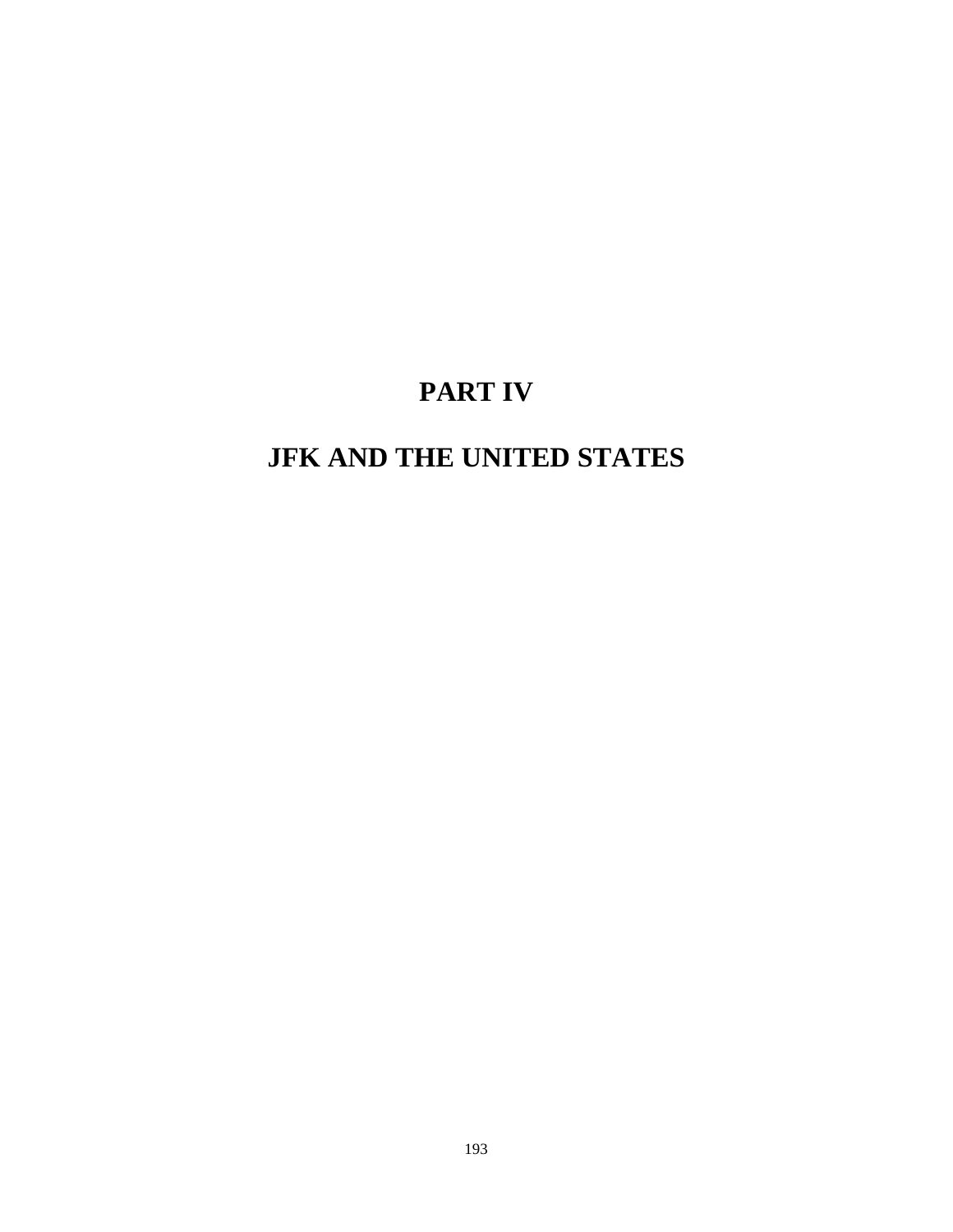# **Chapter 17**

# **The Kennedy Justice Department's Enforcement of Civil Rights: A View from the Trenches**

Brian K. Landsberg

#### **Introductio**n

 $\overline{a}$ 

The Kennedy Justice Department faced challenges with no modern precedent: the Southern defiance of the Supreme Court's decision in *Brown v. Board of Education*, the rise of non-violent protests on a massive scale, and the Administration's desire to break a racial caste system that it did not fully understand. Reconstruction provided a precedent for federal action, but the President was, to some extent, a captive of the myth that federal intervention had been a colossal failure, leading only to misrule and racial division.

Much has been written about President Kennedy's mixed record on civil rights his philosophical commitment to equality, his ambiguous votes on civil rights bills as a Senator, his letter regarding Dr. Martin Luther King, Jr.'s prison term in Georgia, his decision not to make civil rights a priority at the beginning of his presidency, his appointment of racist federal judges in the South, his proposal of comprehensive civil rights legislation after two and a half years as President, and so on.<sup>1</sup> In the 1960's and 1970's, several books and articles focused critically on the work of the Kennedy Department of Justice relating to civil rights.2 According to those critiques, the Department's voting rights enforcement was ineffectual, it refused to protect civil rights workers from official and private violence, and it was only reactive with respect to school desegregation. Reevaluation of one aspect of the work of the Division during that period yields a more nuanced and largely positive picture and suggests that scholars should take a second look.<sup>3</sup>

<sup>2</sup> *See, e.g.*, Haywood Burns, *The Federal Government and Civil Rights*, *in Southern Justice* (Leon Friedman ed., Random House 1965); Victor S. Navasky, *Kennedy Justice* (Atheneum 1971); Richard Harris, *Justice: The Crisis of Law, Order and Freedom in America* (E.P. Dutton & Co. 1970).

<sup>3</sup> This period preceded my own work with the Civil Rights Division. I was offered a job with the Division in the fall of 1963, but could not begin work until cleared by the FBI and funded by Congress. I was in the air from Sacramento to Washington, D.C. on

<sup>1</sup> *See, e.g.*, Nick Bryant, *The Bystander: John F. Kennedy and the Struggle for Black Equality* (Basic Books 2006); Ted Sorensen, *Counselor: A Life at the Edge of History* (Harper 2008).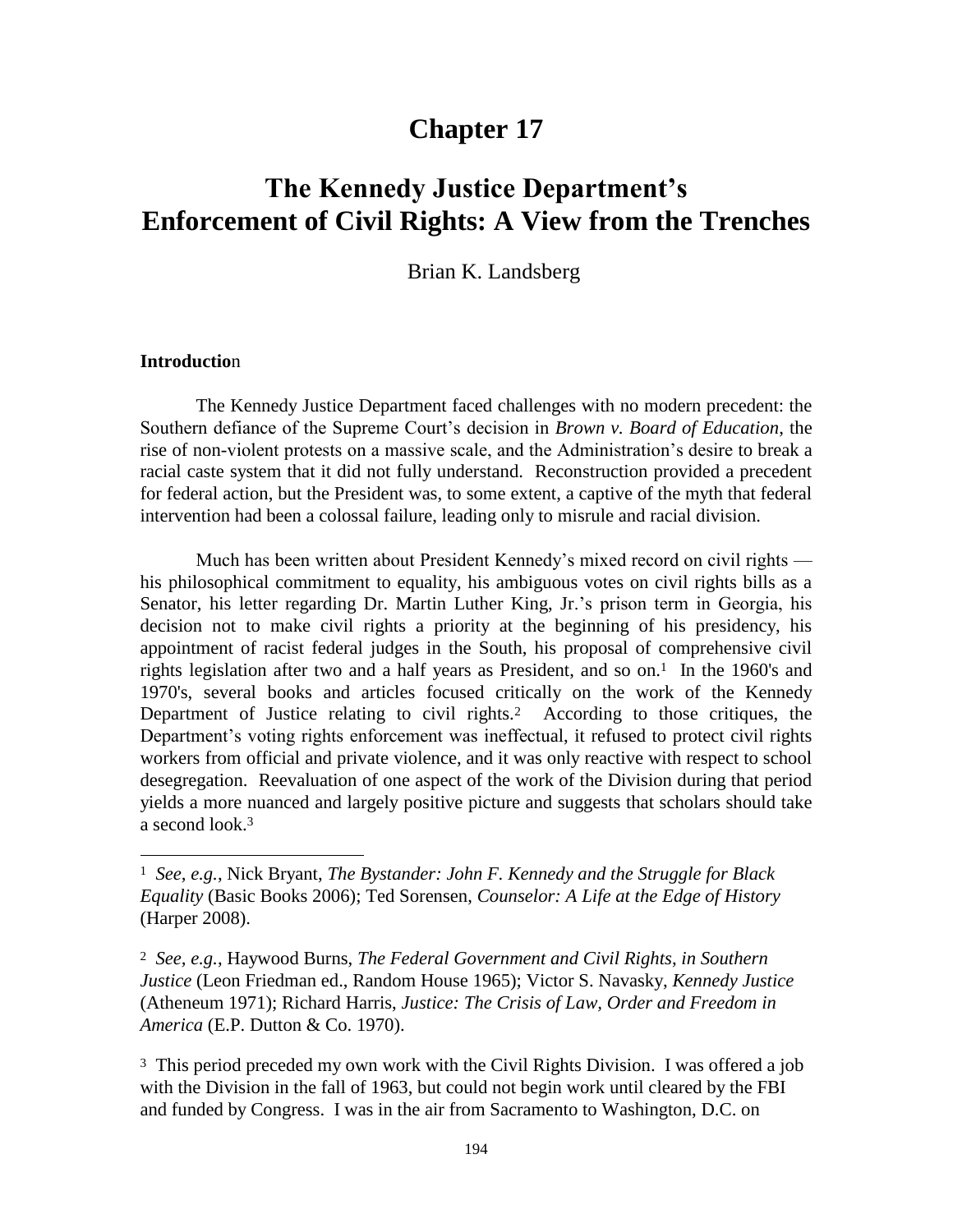I approach this topic as a lawyer, not as a historian or political scientist, who would view

the work of the Justice Department solely through the lens of politics. The political lens is important, but I believe that a complete understanding of the Kennedy Justice Department must also be based on the placement of the Civil Rights Division's work in its legal and practical framework. The Division exercises limited enforcement authority, defined primarily by statutes. In January 1961, the Division was three years old, the newest and smallest Division in the Department of Justice. The Department enforced the law through court actions. The courts had not yet defined the scope of forbidden state discrimination, had found limits on coverage of private action, and tried criminal cases before virtually all-white juries who sympathized with the existing racial caste system. There was no federal police force, and the Federal Bureau of Investigation was more interested in bank robbers and Communists than in racial discrimination. While nominally a part of the Department of Justice, in practice the FBI was the private fiefdom of J. Edgar Hoover.

In evaluating the performance of the Civil Rights Division, it is not enough to ask what the Division could have done in any individual instance. Racial discrimination against African-Americans was the norm in the deep South, so it was inevitable that, given the Division's limited staff,<sup>4</sup> the Division failed to act in some instances. One must evaluate those failures in the context of the overall performance of the Division.

Moreover, in assessing whether the Division should have stretched the law, taken extra-judicial actions, or imposed a heavier Federal law enforcement presence, one must bear in mind the precedential impact of government decision-making during the civil rights era. We must ask whether we want a Department of Justice that stretches the law, takes extra-judicial actions, or imposes a heavy Federal law enforcement presence.

After first briefly sketching out the circumstances under which the Kennedy Civil Rights Division operated, I will begin to paint a picture of the work of the Division on a micro scale; I believe this approach will help fill in the picture painted by those who have written at a macro level. This is a longer-term project. For this paper, I have relied primarily upon reports of the Civil Rights Division on its voting rights cases, Annual Reports of the Attorney General, Civil Rights Commission reports, court opinions, and the files of one Division attorney who served during that period. Together, these sources portray a small band of lawyers and support staff engaged in a Sisyphean effort to secure the right to vote, while at the same time devising ways to combat racial segregation of schools and interstate transportation. The Division did this even though Congress failed to authorize a direct frontal attack on racial segregation.

November 22, 1963, when the pilot informed us that President Kennedy had been shot. I began work in January 1964, under President Johnson and Attorney General Robert F. Kennedy.

<sup>4</sup> *See infra,* 4-5.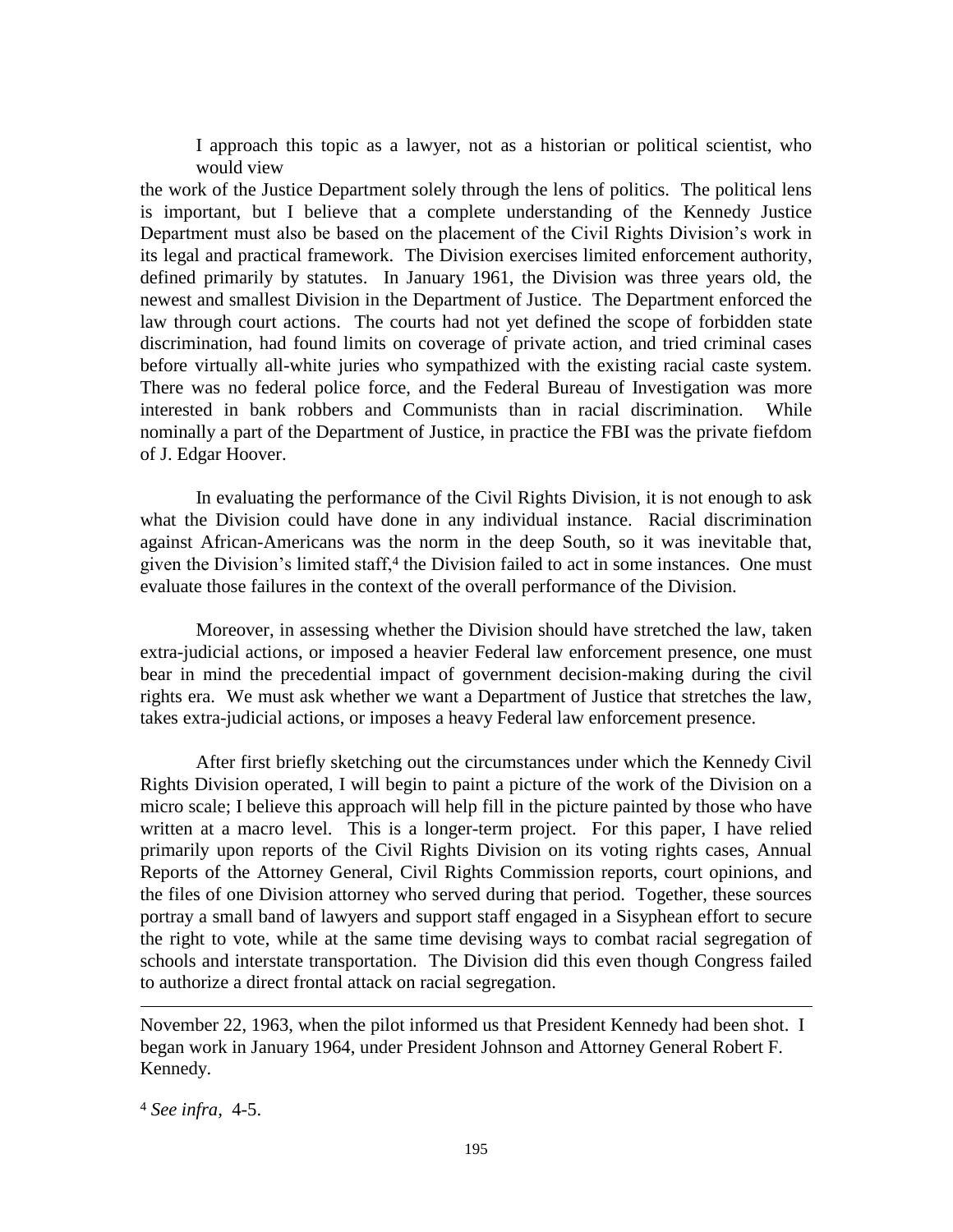The turbulent years, 1961-63, saw so much civil rights activity, race-based discrimination and violence that it is difficult to single out any one issue as most important. Michal Belknap has written about the Department's record in response to violent intimidation of African-Americans in the South, in his article, *The Vindication of Burke Marshall: The Southern Legal System and the Anti-Civil-Rights Violence of the 1960s.*5 I have written about the Civil Rights Division's enforcement of Voting Rights, in *Free at Last to Vote: The Alabama Origins of the Voting Rights Act*. My paper will not focus on those important areas, but will look at the Kennedy Justice Department's record in combating school segregation — an area where the Department's authority was much less clear. Despite the lack of clear authority, the Kennedy Justice Department actively adopted innovative legal techniques to bring about school desegregation.

#### **I. Limits on Authority**

The Department of Justice was created by Congress in 1870. Its authority is defined by the legislature. The Supreme Court can, in turn, expand or shrink the definition provided by the legislature. For example, Congress in 1875 granted the Department of Justice authority to prosecute individuals who discriminatorily denied access to public accommodations based on race, but the Supreme Court declared that law unconstitutional in *The Civil Rights Cases* of 1883, effectively limiting the authority Congress had bestowed on the Department of Justice. In 1957, Congress considered a civil rights bill that included Title III, which would have given the Department extensive authority to bring suits against those that violated constitutional rights. Over the objection of then-Senator John F. Kennedy, Title III was stripped from the bill, which was subsequently enacted as the Civil Rights Act of 1957. It was this law that created the Civil Rights Division. When the Kennedy Administration took office, the Division's statutory jurisdiction was limited to enforcing laws against racial discrimination in voting, criminal deprivations of civil rights, and slavery. Burke Marshall, who became the Kennedy Administration's Assistant Attorney General for Civil Rights in May of 1961, observed in an interview for Eyes on the Prize:

[W]hen the Kennedy Administration started, the only... statutory authority it had through the Department of Justice was... in voting rights. So that the first goal of the Department of Justice was to bring a whole lot of voting rights cases....<sup>6</sup>

Marshall took the limitations on the Department of Justice's authority seriously. He recognized the long term dangers if the Department were to take the law into its own hands, or to seek to act without the permission of Congress or the courts. Marshall did

<sup>5</sup> 33 Emory L.J. 93 (1984).

<sup>6</sup> Eyes on the Prize Interview with Burke Marshall (Nov. 4, 1985), *available at*  http://digital.wustl.edu.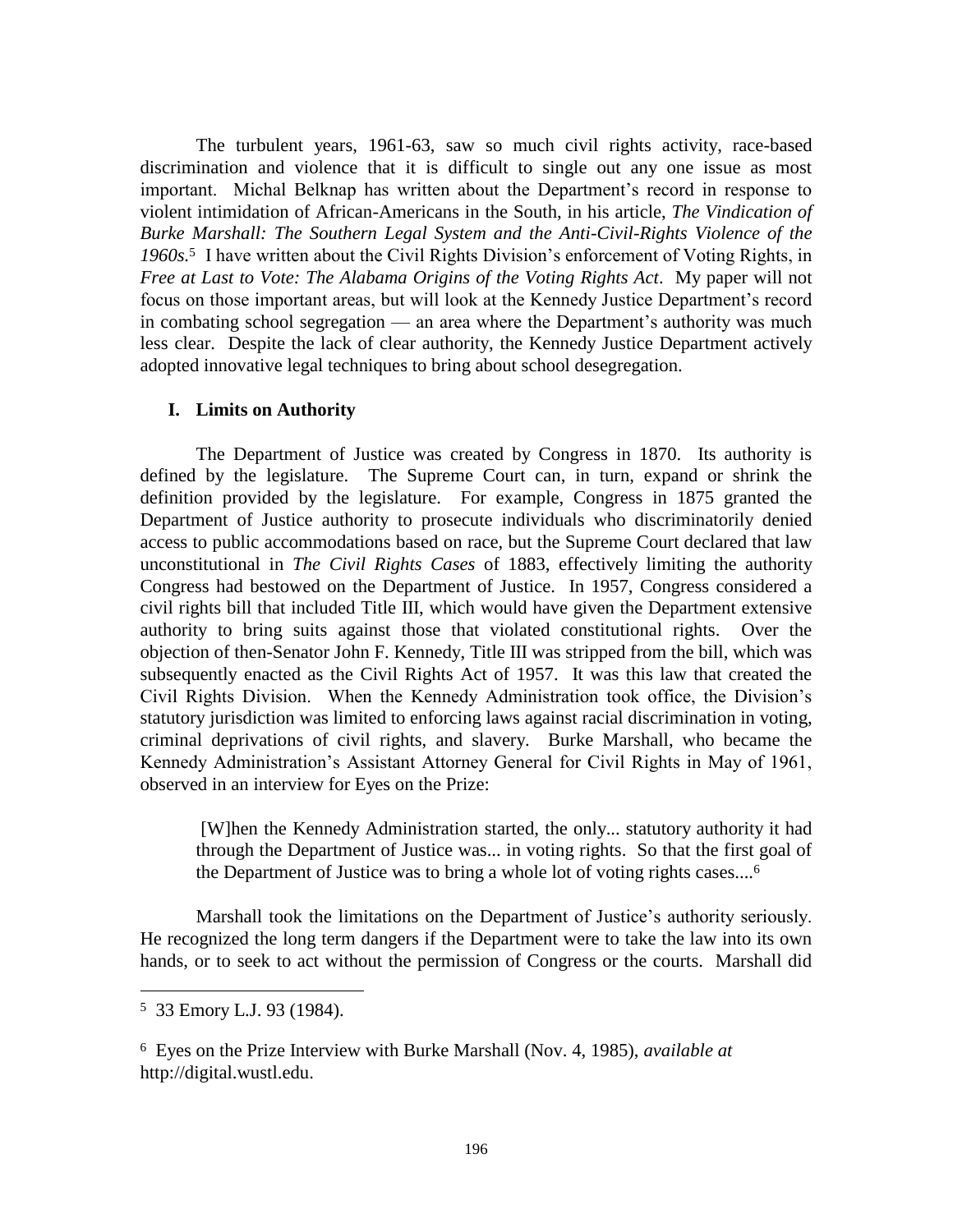not mention the criminal laws in his interview, presumably because it was virtually impossible to get a Southern all-white jury to convict a white person for a crime of violence against civil rights workers. And, the Division generally did not bring cases to enforce *Brown v. Board of Education*'s ban on school segregation, because it had no statutory authority to bring such cases. Burke Marshall's top assistant, John Doar, explained:

We didn't have any jurisdiction to bring school cases at that time, and we only entered school cases as friends of the court, or if there was a violation of a federal court order.<sup>7</sup>

Congress had, in short, not granted the Department authority to address the many facets of the racial caste system in an effective way. John Doar described the strategy:

I was engaged with ... trying to see that the laws were enforced or building a record of why the existing laws weren't effective. And ... you do that by trying to make the existing laws as effective as you can. And that's what we did.<sup>8</sup>

### **II. History and Makeup of the Civil Rights Division**

As mentioned previously, the Division was formed in December 1957, as a result of Congress' passage of the Civil Rights Act of 1957. Initially, the nucleus of its lawyers was composed of lawyers from the Civil Rights Section of the Criminal Division. Under President Eisenhower, the Department of Justice began its Honors Program, hiring the best qualified law school graduates instead of relying on the old system of cronyism and patronage. The first Division career attorney hired under Attorney General Kennedy was a Republican, Arvid Sather. In addition, the Attorney General kept John Doar, a political appointee toward the end of the Eisenhower administration, in the number two post in the Division.

Burke Marshall described the Division at the beginning of his tenure as Assistant Attorney General this way:

Many of the lawyers in the civil rights division were young and had recently been recruited. They were recruited because they had a commitment to the cause of racial justice, but they didn't know anything, in a way, they had no experience ... with the reaction that was going to take place to, against the movement for racial justice. The Attorney General was new in his job.... I was out of a big law firm in Washington with a corporate practice....<sup>9</sup>

<sup>7</sup> Eyes on the Prize Interview with John Doar (Nov. 15, 1985), *available at*  http://digital.wustl.edu.

<sup>8</sup> Ibid.

<sup>9</sup> Marshall interview, *supra* note 6.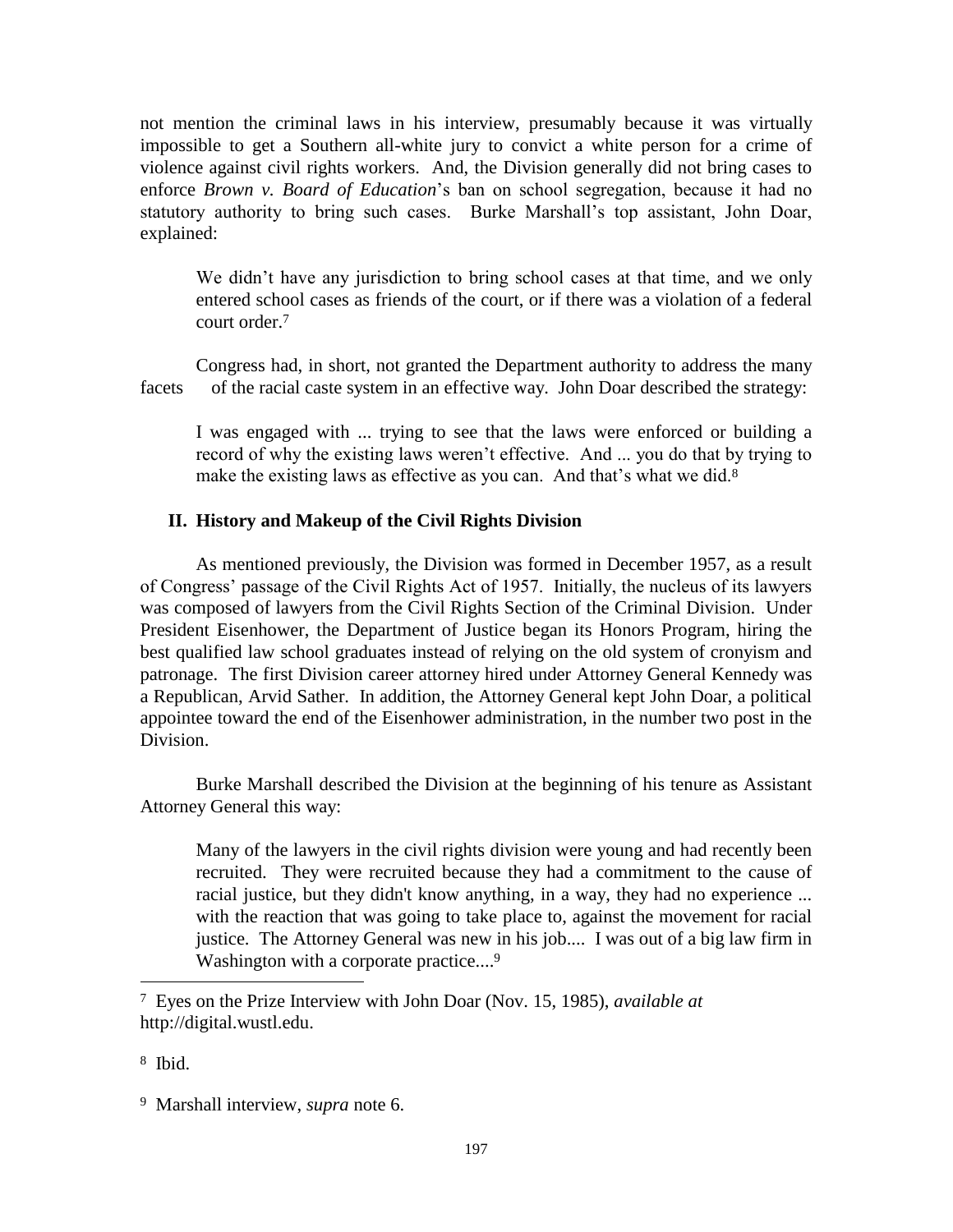The Division, which four years earlier began with a staff of fifteen lawyers, had barely over twenty on January 20, 1961, when President Kennedy was inaugurated. The Division grew from this modest beginning, eventually reaching a size of about 40 attorneys in August 1963.10 The Division had initially been composed primarily of "desk" lawyers, who reviewed files, made recommendations, but did not spend much time in the areas where the racial caste system was entrenched. By the time the Kennedy administration took office, Assistant Attorney General Harold Tyler and his top assistant, John Doar, had already begun to change the way the Division operated. Attorney General Kennedy embraced the new style: sending attorneys into the field in order to create relationships with local people, to begin understanding how the caste system operated, and to find the best cases to litigate. This new style was, in part, necessitated by the limited usefulness of the Federal Bureau of Investigation, whose leader, J. Edgar Hoover, had a "mindset that was anti-civil rights movement" and who viewed the Bureau's job with respect to civil rights investigations very narrowly.<sup>11</sup> Division attorneys were expected to work very hard and to work long hours. Thus, career attorney David L. Norman estimated that he worked an average of 25 hours of overtime per week. The Annual Report for the year ending June 30, 1961 noted that the field work "has required a serious work load problem, as evidenced by the fact that twenty-five Division attorneys have spent an accumulated 904 days in the field during the past fiscal year."<sup>12</sup>

The Division worked primarily through lawsuits in the federal courts. Some southern U.S. District Court Judges, including some Kennedy appointees, were often hostile to civil rights, some regarded civil rights cases skeptically, and only a few were strong enforcers of civil rights. Under the law, district judges' findings of fact could be overturned by higher courts only if they were "clearly erroneous," a very significant barrier to any fact-based appeal. So the Division sought to present iron-clad cases; it treated every case as if it would lose in the district court and have to take an appeal under the exacting, clearly erroneous standard of review.

The Division had no police force available to enforce the law. In cases of emergency, U.S. Marshals could be deployed, and in a few extreme cases the President was able to deploy the military and nationalize the national guard. The Kennedy administration had a well-founded belief that a national police force, or a regional one confined to the South, posed great danger to liberty and the federal system and would not, in any event, be effective in stopping racial violence directed at civil rights workers. Indeed, killings of civil rights activists Viola Liuzzo and James Reeb in Selma, Alabama

<sup>10</sup> Testimony of Attorney General Robert F. Kennedy, Committee on the Judiciary, United States Senate, 242 (Aug. 1, 1963).

<sup>11</sup> Ibid.

<sup>12</sup> Annual Report of the Attorney General 1961, 167-68.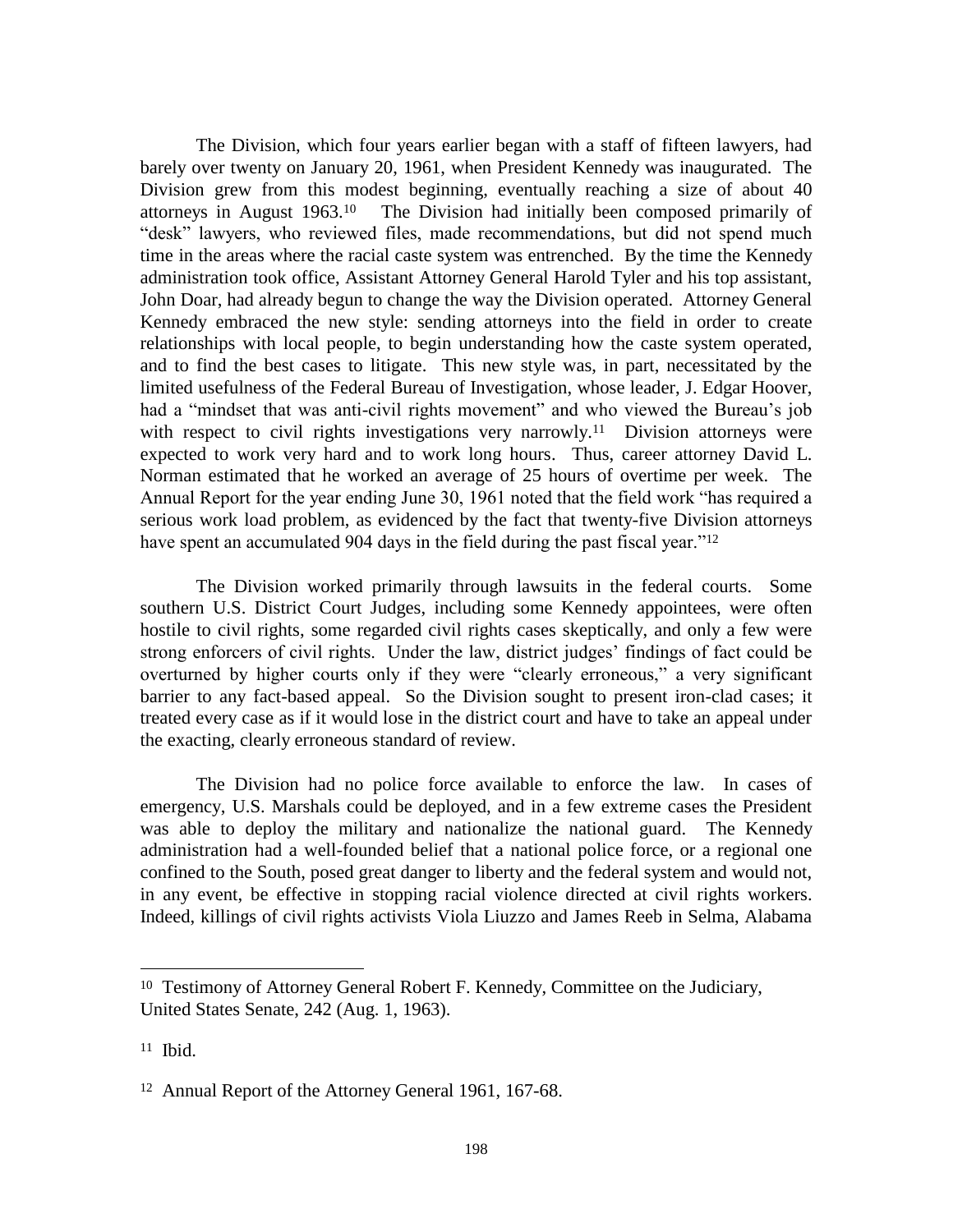and the shooting of James Meredith during his march in Mississippi occurred during a period of heavy federal presence.

Despite its limited authority, the Civil Rights Division fought a multi-front war. Top priority was given to the right to vote, both because that was where the Division's authority was greatest and also because it was viewed as a right that, once secured, would lead to other rights. Although the Congress had rejected a proposal that would have given the Division broad authority to vindicate other constitutional rights, including the right to equal education, the Division treated school desegregation as a high priority. It participated in several cases as a "litigating amicus curiae," a status initially justified as related to enforcement of court orders. It filed amicus curiae briefs with the Solicitor General in Supreme Court cases involving school desegregation and sit-ins. It also sought to bring desegregation suits on behalf of children in military families in school districts in Mississippi, Alabama, Maryland, and Virginia. It brought suits to desegregate interstate transportation facilities, such as bus stations and airports. And, it worked on solutions to various violent crises, such as the Freedom Rides, bombings in Birmingham, interference with desegregation, and the sit-ins. One can get a small picture of the range of the Division's activities, and of what Richard Reeves calls the "density of event,"<sup>13</sup> from a chronology I have created, which primarily lists Civil Rights Division activity in court. The chronology is attached to this paper.

#### **III. School Desegregation**

 $\overline{a}$ 

The Deep South reacted to *Brown v. Board of Education* by adopting a posture of massive resistance. When President Kennedy took office, no schools in Alabama, Georgia, Mississippi or South Carolina were desegregated, and only one African-American student attended a desegregated school in Louisiana.14 Today, it is difficult to understand the depth and breadth of Southern white resistance to school desegregation. Efforts to enforce *Brown* faced multiple obstacles including repression of the primary initiator of desegregation cases, NAACP; state legislation; threats of violence; uncertainty as to what steps *Brown* required; and lack of resources. One obvious solution was to enlist federal law enforcement. In theory, refusal to desegregate violated a criminal statute forbidding official conduct that willfully deprived any person of constitutional rights. However, that statute had normally been used to prosecute violent acts by government officials, and in any event, it was clear that no southern jury would convict an official for enforcing the state's segregation laws. The Eisenhower Justice Department was of the view that the ambiguities of *Brown* would make it difficult to bring criminal prosecutions against school officials who failed to desegregate. Attorney General Brownell opined that "the discretion vested in the district courts" by *Brown* was a barrier

<sup>13</sup> Richard Reeves, *President Kennedy: Profile of Power*, 19 (Simon & Schuster 1993).

<sup>14</sup> 1961 United States Commission on Civil Rights Report, Vol. 2, Education, 238.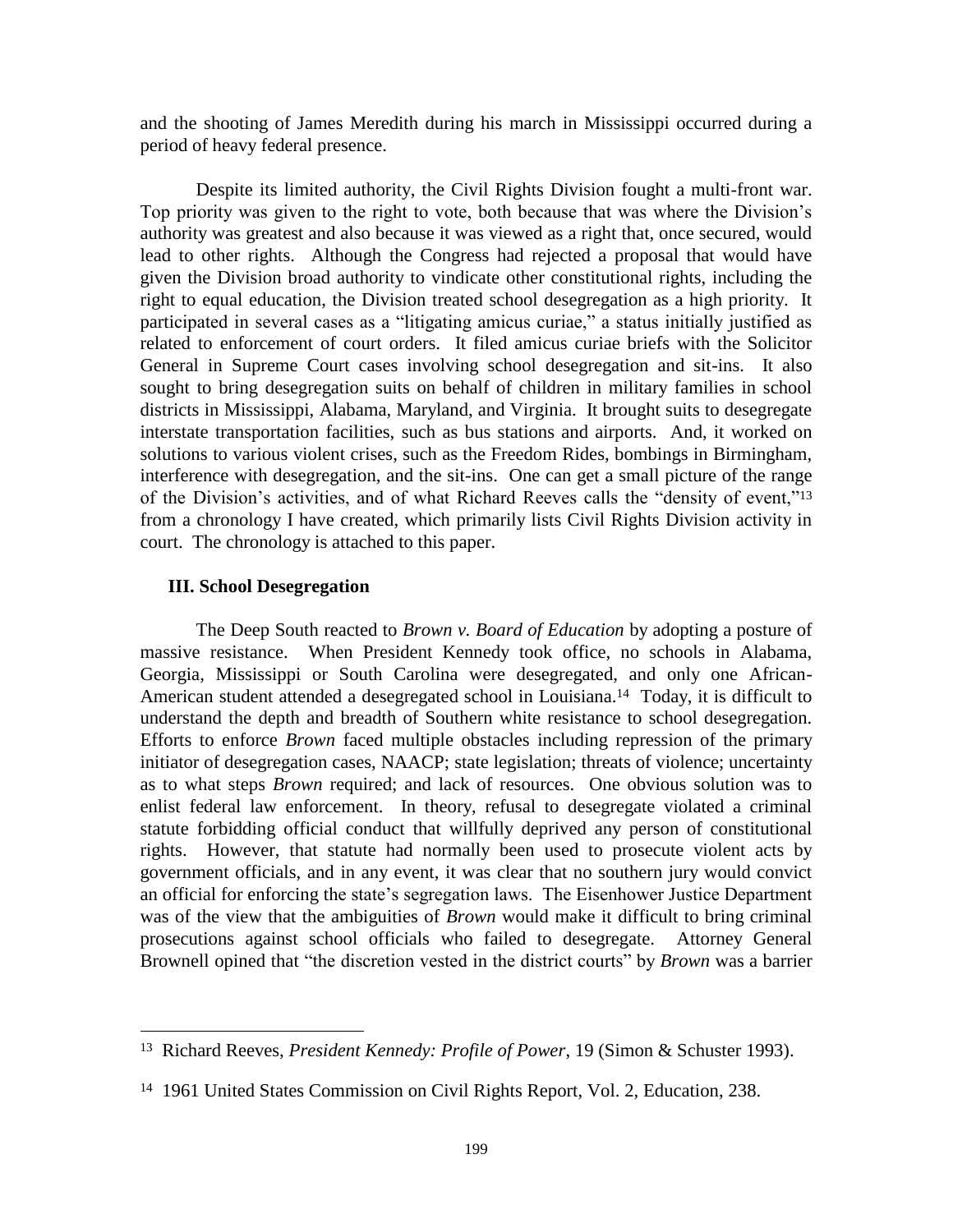to prosecute under the federal criminal civil rights statute.<sup>15</sup> Neither desegregation nor respect for the rule of law would be promoted by criminal prosecutions that were guaranteed to fail. The more promising route was to bring civil suits seeking to enjoin school segregation. These would not require a jury trial. However, Congress had not authorized the Department of Justice to bring civil suits to desegregate the schools.

The Attorney General could have decided to bring desegregation suits despite the lack of congressional authority. There was some precedent for the Justice Department's non-statutory authority16. However, in both the Eisenhower and Kennedy administrations, the Department took the position that without congressional authorization it could not bring a civil suit to enjoin violations of the Constitution. There were policy, practical, legal, and political reasons for this position. As a policy matter, such suits would be inconsistent with respect for the separation of powers as Congress had rejected Part III of the Civil Rights Act of 1957. Practical considerations included the Civil Rights Division's limited staff and its decision to emphasize suits against discrimination in voter registration. Legally, the Congress' decision to delete Part III from the Civil Rights Act of 1957 would likely have led courts to infer that Congress meant to limit the Department's authority to what was explicitly granted. The legislative history of the Act reflects that the deletion of Part III stemmed largely from a desire not to "approve the race-mixing decision of the Supreme Court of May 1954."17 This point was underscored by the contrast between the powers granted to the Civil Rights Division [to bring voting discrimination cases] and those granted to the Civil Rights Commission [to investigate voting discrimination AND denials of equal protection of the laws]. Politically, proceeding without congressional authority might alienate moderates on whom the Administration would have to rely to get its program through Congress and Congress was unlikely to increase staff size to enable a school desegregation initiative.

The Kennedy Justice Department's approach to school desegregation has drawn criticism. Victor Navasky described it this way: "Candidate Kennedy had promised innovative litigation to speed school desegregation, but President Kennedy ignored the counsel of men like Harvard's Paul Freund and Mark De Wolfe Howe, Philip Elman of the Solicitor General's office and William Taylor (eventually director of the Civil Rights Commission under LBJ), who advised, according to a confidential memo prepared by civil rights aide Harris Wofford, that the government could sue to desegregate schools

<sup>15</sup> *See* Brian K. Landsberg, *Enforcing Civil Rights: Race Discrimination and the Department of Justice*, 138 (University Press of Kansas 1997).

<sup>16</sup> *See In re Debs*, 158 U.S. 562 (1895).

<sup>17</sup> Statement of Senator Richard Russell of Georgia and other materials *reprinted in* Brian K. Landsberg, *Enforcing Civil Rights: Race Discrimination and the Department of Justice* 12, 187 n. 43 (University Press of Kansas 1997).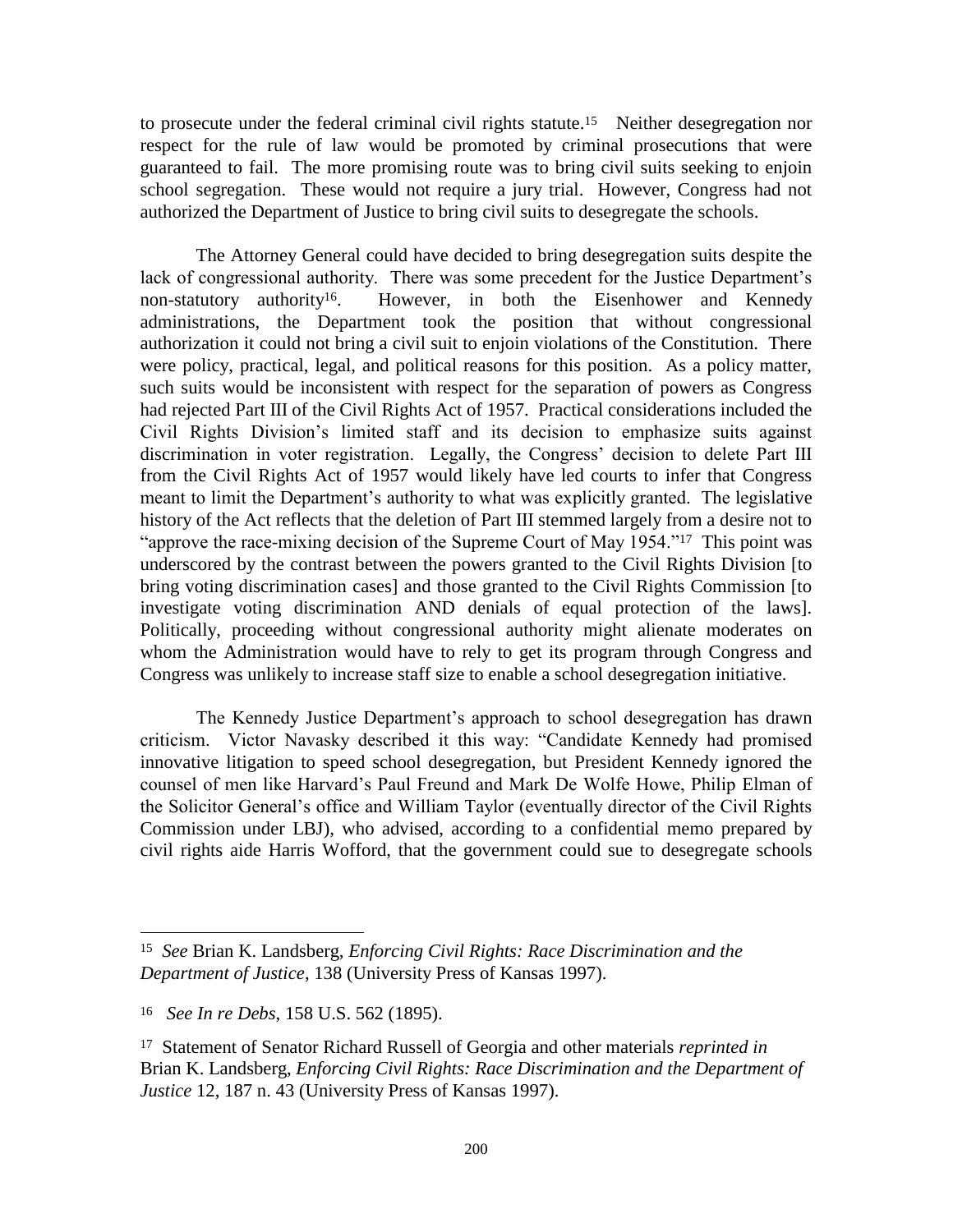with no new legislation."<sup>18</sup> The critics of the Kennedy Justice Department do not discuss the legal merits of this approach nor do they consider the consequences that might have ensued if the government were to bring school desegregation suits and the courts rejected the suits on the ground that the Attorney General lacked authority to bring them.

The decision not to assert a general power to enforce *Brown* did not, however, mean that the Kennedy Justice Department would ignore school desegregation. Robert F. Kennedy gave his first speech as Attorney General at the University of Georgia Law School in May 1961. The Attorney General showed great courage when, before an auditorium of Southern whites plus the two lone African-Americans attending the University of Georgia, Kennedy expressed personal agreement with the decision in *Brown v. Board of Education*. He urged the people of the South to comply with *Brown*, whether they agreed with it or not. He noted that he had already conferred with Southern officials on a variety of issues and was "trying to achieve amicable, voluntary solutions without going to court" in school desegregation cases. However, if voluntary efforts failed, he said the Department would take legal action to enforce the laws. Stressing the need for national unity, he issued a challenge: "For on this generation of Americans falls the full burden of proving to the world that we really mean it when we say all men are created equal and are equal before the law."<sup>19</sup>

The Attorney General's speech made clear his commitment to school desegregation, both because it was right and because the law demanded it. The question, according to one critic, is whether "there was a clear dissonance between Kennedy's words and his actions."20 I think that is too simplistic a question. It fails to place the words and actions in the context of the time. It also fails to recognize that inspirational words may coexist with practicing the art of the possible. Finally, it fails to take account of developments over time. The critique challenges this course of action: instead of trying to assert a general authority to bring school desegregation cases, the Justice Department followed a more cautious course of action. The Department tried through negotiation with local school officials to bring about peaceful desegregation in some

<sup>19</sup> Speech of Robert F. Kennedy, University of Georgia Law School (May 6, 1961) *available at* http://www.rfkmemorial.org/lifevision/universityofgeorgialawschool/.

l

<sup>18</sup> Victor Navasky, *Kennedy Justice* 97-98 (Atheneum 1971); *see also* Nick Bryant, *supra* note 1, at 250-260 (alleging that Attorney General Kennedy "had no intention of hastening the pace of school integration," and criticizing failure to intervene forcefully and the reliance on seeking "compliance without confrontation," as he put it). *But see*, J.W. Peltason, *Fifty-Eight Lonely Men: Southern Federal Judges and School Desegregation* 253 (Harcourt, Brace and World 1961) (Peltason criticizes the solely reactive role of the Eisenhower administration and notes that the Kennedy Justice Department had "started to take a more active role in school desegregation cases.").

<sup>20</sup> Nick Bryant, *supra* note 1, at 260.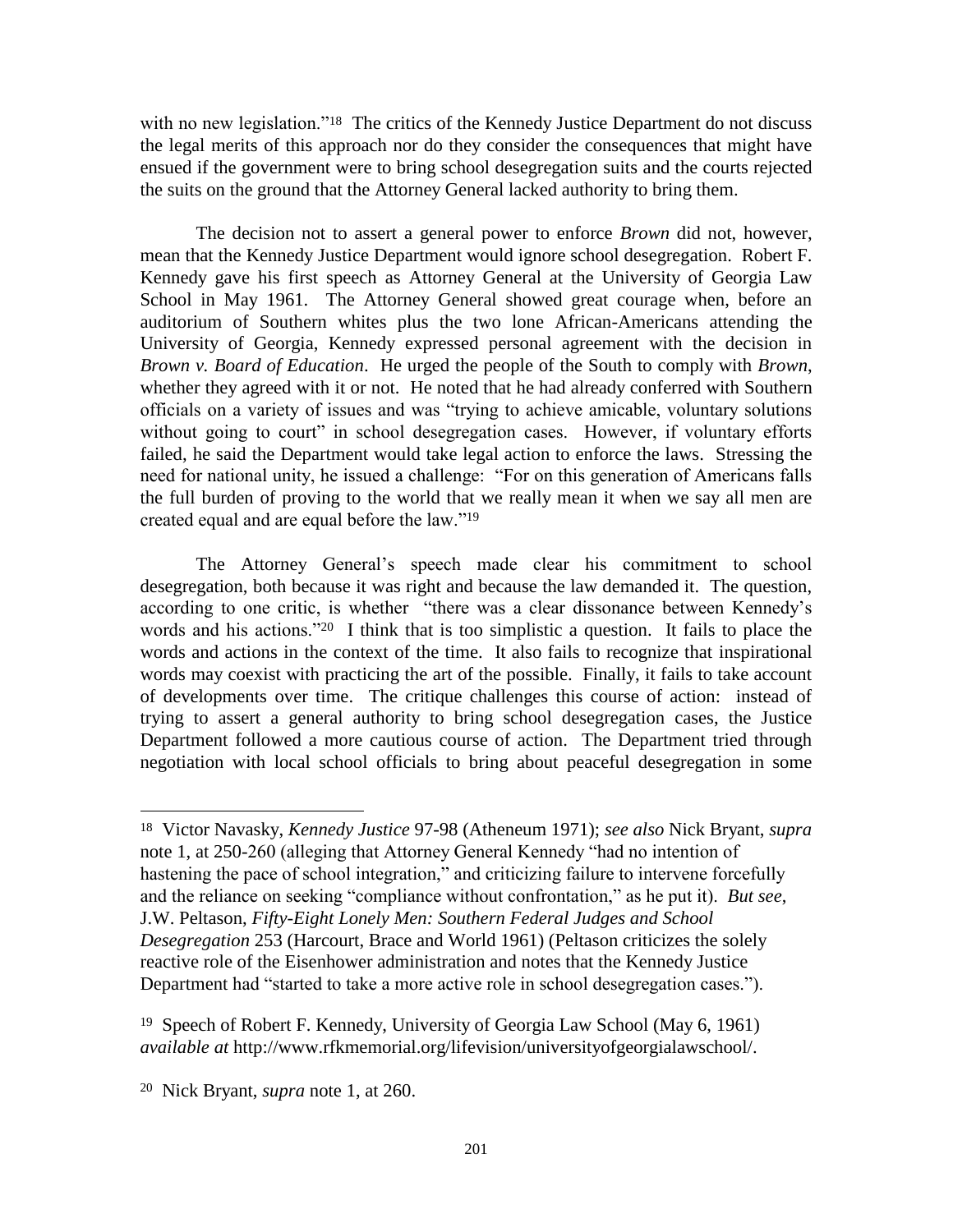urban school districts.21 More important, the Civil Rights Division looked for other means of enforcement. It followed a multi-prong approach: traditional amicus curiae participation in desegregation cases; enlarging the traditional amicus role; bringing suit or intervening in private suits in order to enforce existing federal court orders; bringing suit on behalf of children of federal employees in federally impacted school districts; and the use of emergency powers to combat interference with school desegregation orders. Some of these techniques had already been used in the Eisenhower administration.

#### **A. Traditional Amicus Curiae Participation in Desegregation Cases**

The Rules that apply to the Supreme Court and U.S. courts of appeal allowed the United States to participate in cases in those courts as amicus curiae [friend of the court]. The U.S. had done so in *Brown v. Board of Education*, first urging an end to the doctrine of separate but equal and later arguing that "the vindication of the constitutional rights involved should be as prompt as feasible."22 Early in the Kennedy administration, the Department of Justice was invited to file a brief in a school desegregation case in New York. It filed such a brief in the district court in May 1961 and another in the court of appeals during the summer of 1961.23 In January 1963, the Department filed a brief as amicus curiae in the only school desegregation case to reach the Supreme Court during the Kennedy Administration. Assistant Attorney General Burke Marshall argued the case in the Supreme Court in March. The issue in that case was the validity of a desegregation plan, which allowed students whose race was in the minority in the school to which they were assigned to transfer to a school in which their race was in the majority. The Department argued that the plan was unconstitutional, and the Court agreed.<sup>24</sup> The Department also pointed out the snail's pace of school desegregation in the South and argued that *Brown* required "the elimination of segregation as soon as possible," and that the school boards had a heavy burden to justify any delays. The brief argued: "A prerequisite of every acceptable plan of desegregation is that it move definitely and expeditiously away from the old regime of racial discrimination."<sup>25</sup>

### **B. Enlarging the Traditional Amicus Curiae Role**

 $\overline{a}$ 

<sup>24</sup> *Goss v. Bd. of Educ.*, 373 U.S. 683 (1963).

25 Brief of United States, *Goss v. Bd. of Educ.*, 1963 WL 105481 (U.S.).

<sup>21</sup> Nick Bryant, *supra* note 1, at 255.

<sup>22</sup> Brief of United States on Relief at 4, *Brown v. Board of Education*, 349 U.S. 294 (1955).

<sup>23</sup> *Taylor v. Bd. of Educ.*, 191 F. Supp. 181 (S.D.N.Y.), *aff'd.* 294 F.2d 36 (2d Cir. 1961), *cert. denied* 368 U.S. 940 (1961).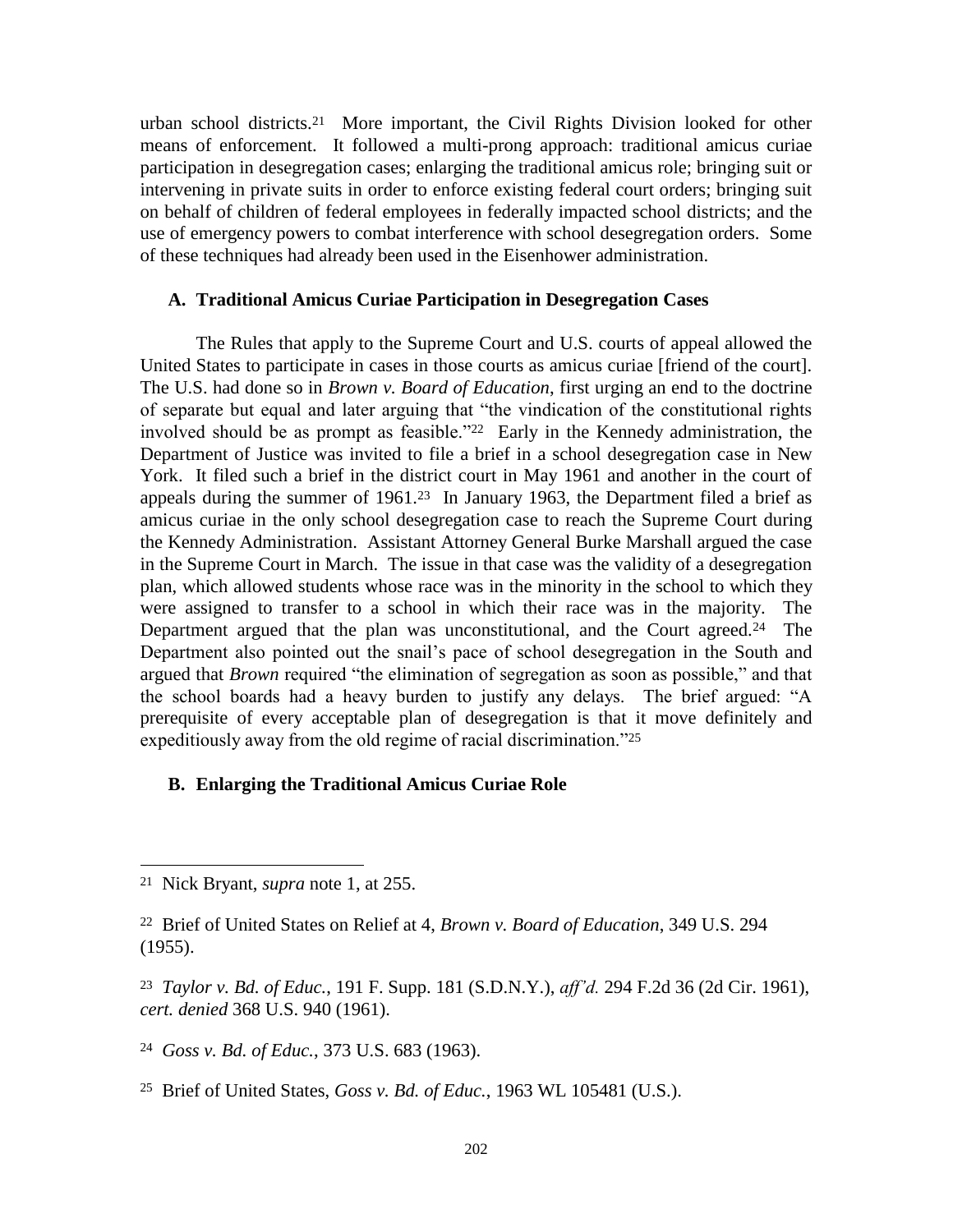The Department also sought to enlarge the traditional role of an amicus curiae to file legal briefs and present oral argument advising the court how to rule — as the Department sought to use the amicus curiae role to actually litigate cases by undertaking activities hitherto limited to the parties, such as examining witnesses and filing motions. The possibility of an enlarged role had emerged in 1957, during the Eisenhower Administration, in a case involving violent interference with desegregation in Clinton, Tennessee and then during the Little Rock school desegregation process, when the Governor of Arkansas had interfered with desegregation orders of the federal court. In Clinton, the Department participated in examining witnesses in a criminal contempt hearing, and in Little Rock the Department moved for an order enjoining the Governor from further interference.<sup>26</sup> In November 1960, the Department entered the New Orleans desegregation case to challenge a Louisiana interposition statute that interfered with a federal court order; it continued in that role under the Kennedy administration.<sup>27</sup> Less than two months after President Kennedy's inauguration the Department successfully applied for an order in two Louisiana cases, designating the United States as amicus curiae and allowing it to file a motion to have a Louisiana statute that would have allowed school districts to close the schools rather than desegregate them declared unconstitutional.28 In 1962, the Department became a litigating amicus curiae in James Meredith's suit to desegregate the University of Mississippi, where it became embroiled in contempt proceedings against Mississippi Governor Ross Barnett. In 1963, the Department became a litigating amicus in a suit to desegregate Macon County, Alabama.<sup>29</sup>

 $\overline{a}$ 

<sup>27</sup> *Bush v. Orleans Parish Sch. Bd.*, Civ. No. 3630 (E.D. La.). Louisiana's interposition statute provided: "That the decisions of the Federal District Courts in the State of Louisiana, prohibiting the maintenance of separate schools for whites and negroes and ordering said schools to be racially integrated in the cases of Bush v. Orleans Parish School Board, Williams 935 et al. v. Jimmie H. Davis, Governor of the State of Louisiana et al., Hall et al. v. St. Helena Parish School Board, Davis et al. v. East Baton Rouge School Board, Allen et al. vs. State Board of Education, involving the Shreveport Trade School, and Angell vs. State Board of Education, involving five (5) other trade schools maintained and operated by the State of Louisiana, all based solely and entirely on the pronouncements of Brown vs. Topeka Board of Education, are null, void and of no effect as to the State of Louisiana, its subdivisions and School Boards and the duly elected or appointed officials, agents and employees thereof." Act No. 2 of First Extraordinary Session (1960).

<sup>28</sup> *Hall v. St. Helena Parish Sch. Bd.*, 287 F.2d 376 (5th Cir. 1961); *Davis v. E. Baton Rouge School Board*, 287 F.2d 380 (5th Cir. 1961).

29 *Lee v. Macon County Bd. of Ed.*, 221 F.Supp. 297 (M.D.Ala. 1963).

<sup>26</sup> *Kasper v. Brittain*, 245 F.2d 92 (6th Cir. 1957), *cert. denied* 355 U.S. 834 (1957); *U.S. v. Faubus*, 2 Race Rel.L.Rep. 958 (1957).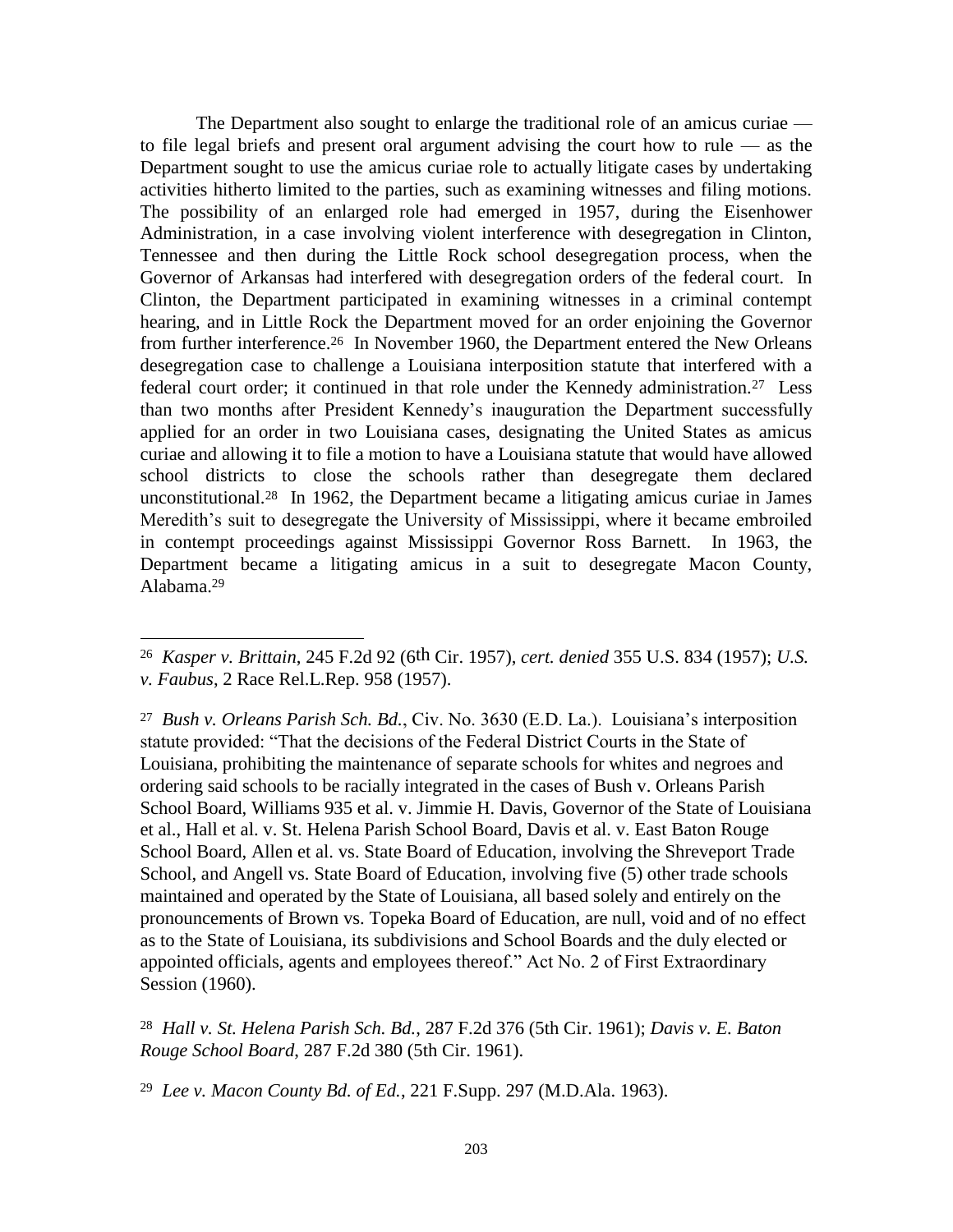### **C. Bringing Suit or Intervening in Private Suits in Order to Enforce Existing Federal Court Orders**

It was a short step from the role of litigating amicus to actual intervention in suits or even attempting to bring a suit on behalf of the United States. The Eisenhower administration had attempted to bring a suit against Louisiana to declare its interposition law unconstitutional. That case was not presented as a desegregation case but as a case to prevent state interference with court orders to local school boards to desegregate.30 The Department's entry into the New Orleans case as amicus, however, rendered it unnecessary for the court to reach the question of whether the Attorney General could bring a separate suit. The Kennedy administration's first foray into being a party in a school desegregation case came in April 1961, when the Attorney General moved to intervene in the Prince Edward County, Virginia case, one of the cases the Supreme Court had decided in *Brown v. Board of Education.* The school board in Prince Edward County had voted to close the public schools rather than comply with the Supreme Court's mandate. The Attorney General attempted to justify intervention in the case as necessary to prevent obstruction of court orders. The trial court refused to allow the intervention because it had not found that the closure obstructed its orders and because Congress had refused to enact Part III of the Civil Rights Act of 1957, a refusal that effectively barred the government from bringing actions furthering desegregation.31 However, the Civil Rights Division became an amicus curiae in the case, and Assistant Attorney General Burke Marshall presented the government's arguments in the court of appeals in January of 1963. By the end of 1963, the Civil Rights Division successfully sued Governor George Wallace to enjoin his interference with desegregation in three school districts.<sup>32</sup>

## **D. Bringing Suit on Behalf of Children of Federal Employees in Federally Impacted School Districts**

The Civil Rights Division singled out one set of school districts where it believed it could legitimately bring school desegregation cases; the 587 school districts in southern and border states that received federal funds for school construction because they enrolled children of personnel stationed or employed at military installations. While "almost a score" of those districts had agreed to desegregate by 1963, most did not. The Division filed a "pilot" case in September 1962 against Prince George County, Virginia, school system. It won the case the following June, eleven days after President Kennedy proposed the Civil Rights Act of 1963.33 The court agreed that the contract the school

l

<sup>32</sup> *U.S. v. Wallace*, 222 F. Supp. 485 (M.D. Ala. 1963).

33 *U.S. v. County Sch. Bd. of Prince George County*, 221 F. Supp. 93 (E.D. Va. 1963).

<sup>30</sup> *U.S. v. Louisiana*, Civ. No. 10566 (E.D. La. 1960).

<sup>31</sup> *Allen v. County Sch. Bd. of Prince Edward County*, 28 F.R.D. 358 (1961). Later the court held the closure unconstitutional, *Allen v. County Sch. Bd. of Prince Edward County*, 207 F.Supp. 349, 355 (E.D. Va. 1962).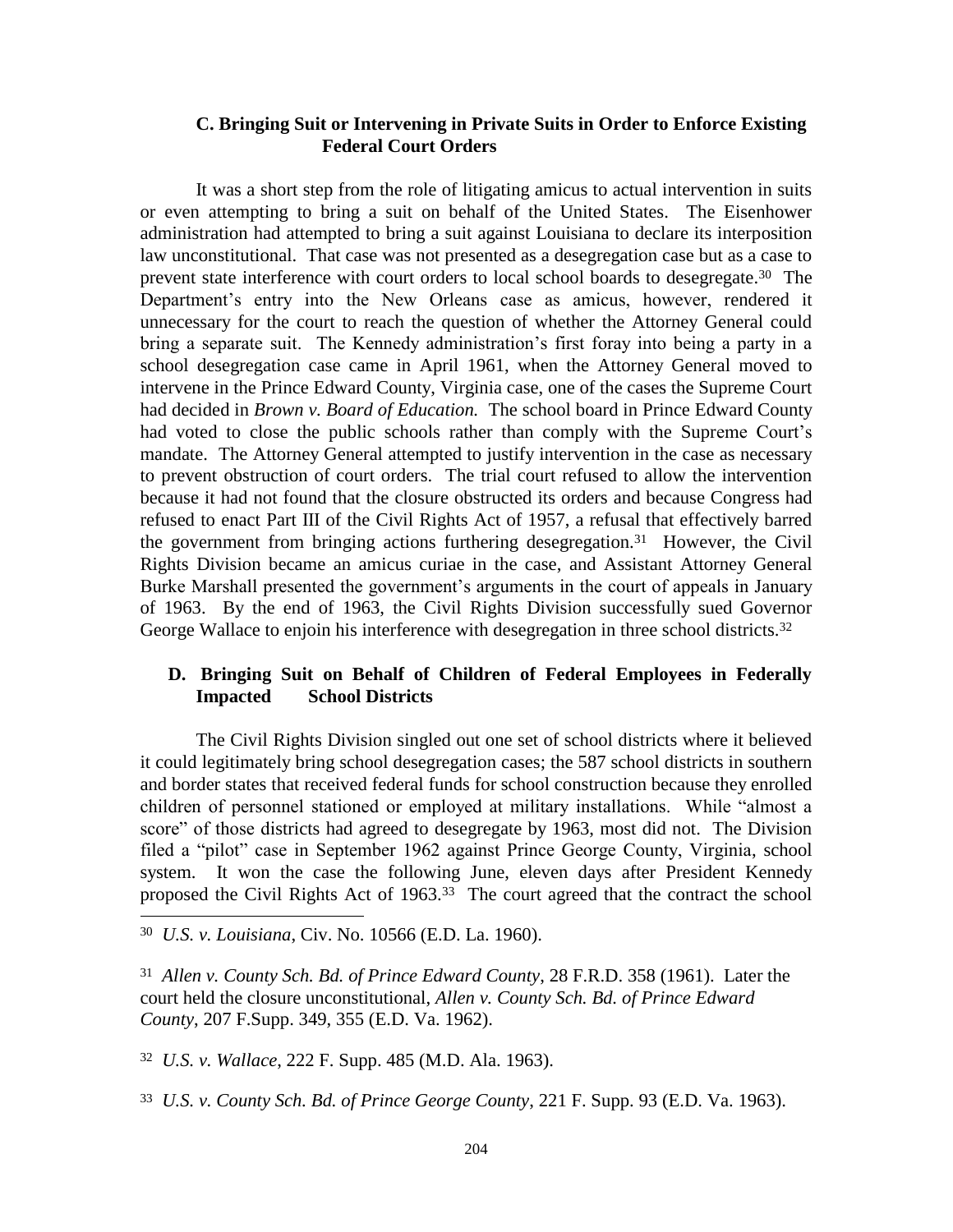board had signed in order to receive over a million dollars of federal construction money obligated it to follow state law, and that the district had not followed Virginia's pupil placement law when it assigned African-American military dependents to all-black schools. The court emphasized that the ruling did not authorize the United States to sue to vindicate the personal rights of the children. It treated the case solely as one to enforce a contract. The Civil Rights Division brought similar cases against four school districts in Alabama, Louisiana and Mississippi. In May 1963, before the favorable decision in the Prince George County case, the courts in three of those cases ruled against the United States; the court in the fourth case, decided that August, declined to follow the ruling in Prince George County.<sup>34</sup> The Kennedy Civil Rights Division appealed three of the cases. The Fifth Circuit affirmed in early 1964 and the Supreme Court refused to review that decision.35 The court disagreed that the school districts were under any contractual obligation to desegregate and also held that the United States had not shown that the segregation burdened the exercise of the war power of the United States. Both rulings were based in part on the lack of any congressional authorization for suit asserting either theory.

## **E. Use of Emergency Powers to Combat Interference With School Desegregation Orders**

The Justice Department played a major role when hostile reaction to desegregation orders led to crisis. President Eisenhower had sent federal troops to enforce a federal court school desegregation order in 1957. President Kennedy issued a Presidential proclamation deploying federal troops and marshals again in support of federal court orders desegregating the University of Mississippi in 1962 and another to support desegregation of the University of Alabama in 1963. Also, in 1963, the President called the Alabama National Guard into national service to support orders to desegregate public schools in Mobile, Tuskegee and Birmingham. Each of these moves was reactive. There was an interesting shift in the statement of grounds for each of the 1963 Presidential proclamations. The proclamation of June 11, 1963, regarding desegregation of the University of Alabama, refers to an unlawful combination of the Governor and others "against the authority of the United States" and concludes: "WHEREAS this unlawful combination opposes the execution of the laws of the United States and threatens to impede the course of justice under those laws [the President commands them to cease and desist]." Three months later, however, the proclamation regarding the public school desegregation concluded by noting that the "unlawful ... combinations ... so hinder

<sup>34</sup> *U.S. v. Biloxi Municipal Sch. Dist.*, 219 F.Supp. 691 (S.D. Miss. 1963); *U.S. v. Gulfport Mun. Separate Sch. Dist.*, 219 F.Supp. 691 (S.D. Miss. 1963); *U.S. v. Madison County Bd. of Educ.*, 219 F. Supp. 60 (N.D. Ala. 1963); *U.S. v. Bossier Parish Sch. Bd.*, 220 F.Supp. 243 (W.D. La. 1963).

<sup>35</sup> *U.S. v. Madison County Bd. of Ed.*, 326 F.2d 237 (5th Cir. 1964) *cert. den.* 379 U.S. 929 (1964).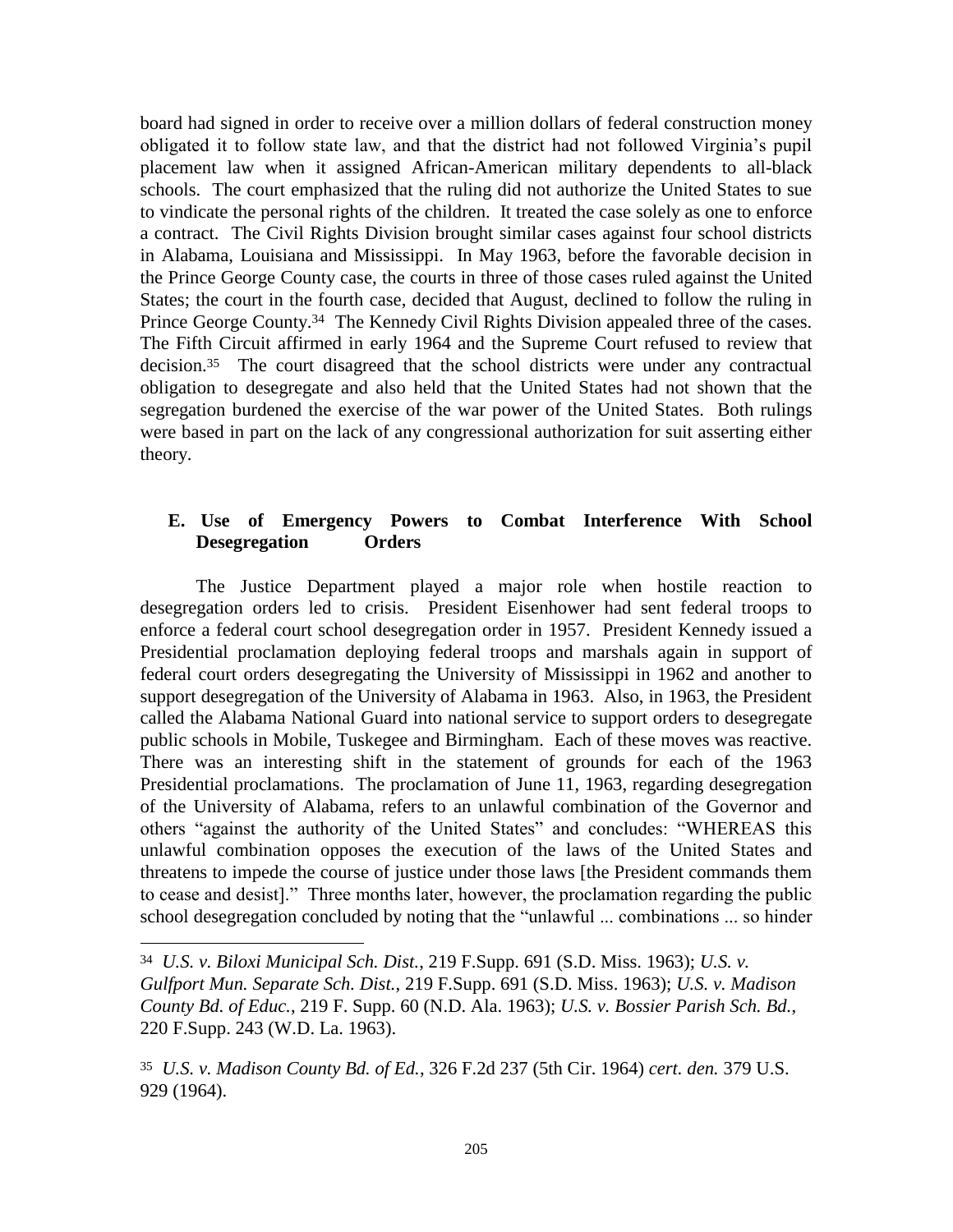the execution of the laws ... of the United States within the State of Alabama, that a part or class of its people is deprived of rights ... named in the Constitution and secured by law...."<sup>36</sup> The earlier proclamation reflected the position, evident in all the Kennedy administration's actions in school desegregation cases up to June 1963, that the Justice Department was not entering or bringing cases to vindicate individual rights of African-American children, but to enforce federal government interests, either in enforcement of federal court orders or of federal contracts. Shortly after the June proclamation President Kennedy made his speech proposing the Civil Rights Act of 1963, which would authorize the Attorney General to bring suit or intervene in suit to ensure the orderly desegregation of the schools. Under the Act, the Attorney General could bring such a suit upon receipt of a written complaint from a parent who was unable to initiate appropriate litigation. This proposal may have inspired the change in the later proclamation, to emphasize that Governor Wallace was depriving school children of individual rights.

#### **IV. Conclusion**

Should the Kennedy Justice Department have taken bolder, more aggressive steps to end school segregation in the South?

Richard Reeves tells us that one of President Kennedy's favorite lines from Shakespeare comes from Part I of *Henry IV*. Glendower says, "I can call spirits from the vast deep," and Hotspur replies: "Why so can I, or so can any man; But will they come when you do call them?"<sup>37</sup> It would have been easy enough for the Department of Justice to file suit against all the segregated school systems in the South, or against a sampling of them. The hard questions come after the lawsuit has been filed. Does the law support the suit? Do the facts? What shall the remedy be? More aggressive government litigation to desegregate the schools could succeed only if the Southern courts agreed that the Justice Department had authority to bring such cases.

There was reason to believe that such suits would be symbolic but not effective. As the columnist Walter Lippman explained, excision of Part III from the 1957 Civil Rights Act meant, "that the right against school segregation was 'not to be enforced by the executive power of the Federal Government.'"38 In retrospect, the Fifth Circuit's ruling in the impact aid school desegregation cases confirms that assertion of such broad authority would have met with failure, at least in the lower courts. Even the victory in Prince George County came in a judicial opinion making it clear that the government had no authority to sue on behalf of the rights of African-American children. The role that the

<sup>36</sup> Proclamations 3542 and 3554.

<sup>37</sup> Richard Reeves, *President Kennedy: Profile of Power*, 491 (Simon & Schuster 1993).

<sup>38</sup> Michael J. Klarman, *From Jim Crow to Civil Rights: The Supreme Court and the Struggle for Racial Equality*, 325 (Oxford University Press 2004) (quoting Walter Lippman).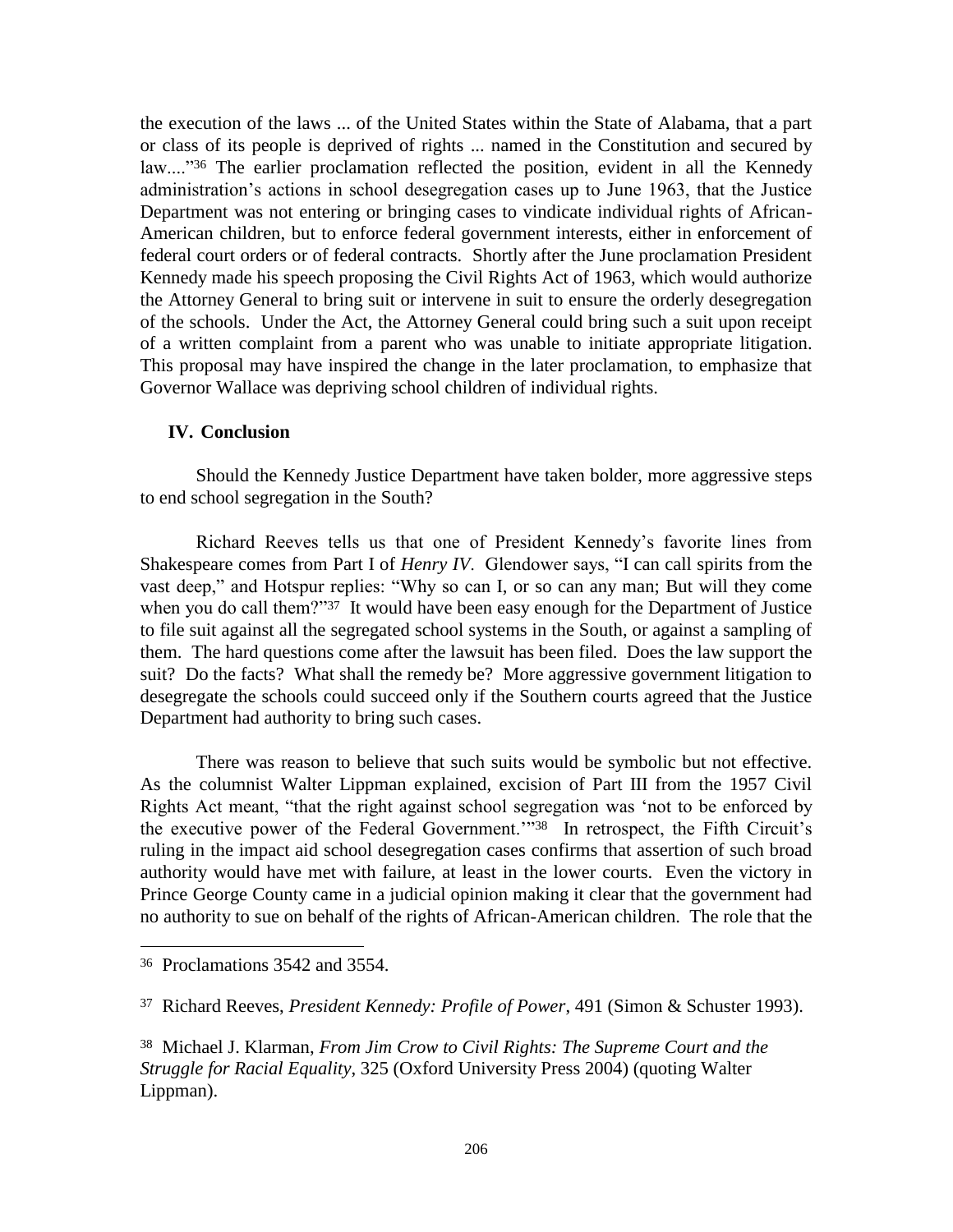Department played instead, while more limited, was more firmly based in its law enforcement role and history. The Department took forceful action, not only against obstruction and noncompliance with desegregation orders, but also in support of more desegregation. Its brief in the *Goss* case was unequivocally in favor of speeding up the pace of desegregation.

One must view the desegregation issue in light of Congress' refusal to get involved. Critics of the Kennedy Administration would put it differently. They fault President Kennedy for waiting over two years before proposing a comprehensive civil rights act that would empower the Department of Justice to bring school desegregation cases. He could, of course, have proposed that legislation in 1961. To paraphrase Hotspur, however, one must ask, would Congress have passed the law if Kennedy had proposed it? Even in 1963, the President's civil rights legislation proposal was a huge gamble. By the time of his assassination, it was clear that Congress would not pass the bill that year.

I believe that the Civil Rights Division's performance, within the resource<sup>39</sup> and legal restraints, did advance school desegregation. The first phase of desegregation consisted largely of getting at least token compliance. Most initial desegregation occurred in the border states. By 1958-59, 733 of the 2,839 biracial school districts in the 17 southern states had desegregated to some extent. In the last two years of the Eisenhower administration only 44 desegregated, 31 voluntarily and 13 under federal court order. Four states' school districts remained totally segregated.<sup>40</sup> The pace of desegregation quickened during the Kennedy Administration, with over 400 more school districts desegregating.41 Only Mississippi remained entirely segregated, despite the election of Governor George Wallace in Alabama, whose campaign slogan was "segregation today, segregation tomorrow, segregation forever." Firm steps by the Department of Justice at the Universities of Mississippi and Alabama and in the three desegregating school districts in Alabama had ensured that states would no longer use force to exclude African-Americans from formerly white schools. The Supreme Court, after eight years of relative silence, followed the Department's recommendation in *Goss*, ruling against the minority to majority transfer policy and also indicating that the time for delay had ended. The Department of Justice was involved in a growing number of cases.

 $\overline{a}$ 

41 United States Commission on Civil Rights, 1963 Staff Report, Public Education, 162.

<sup>&</sup>lt;sup>39</sup> Perhaps the Justice Department could have been overcome their resource limitations, though it is clear that without a large infusion of new lawyers it would have been impossible for the Civil Rights Division to simultaneously pursue the litigation to enforce the right to vote and also undertake a multi-state offensive against school segregation. Attorney General Kennedy said that if the Civil Rights Act of 1963 were enacted, he would ask for an additional 40 lawyers, doubling the size of the division. Kennedy testimony, *supra* note 10, at 241-242.

<sup>40</sup> United States Commission on Civil Rights, 1961 Report, Education, 39.